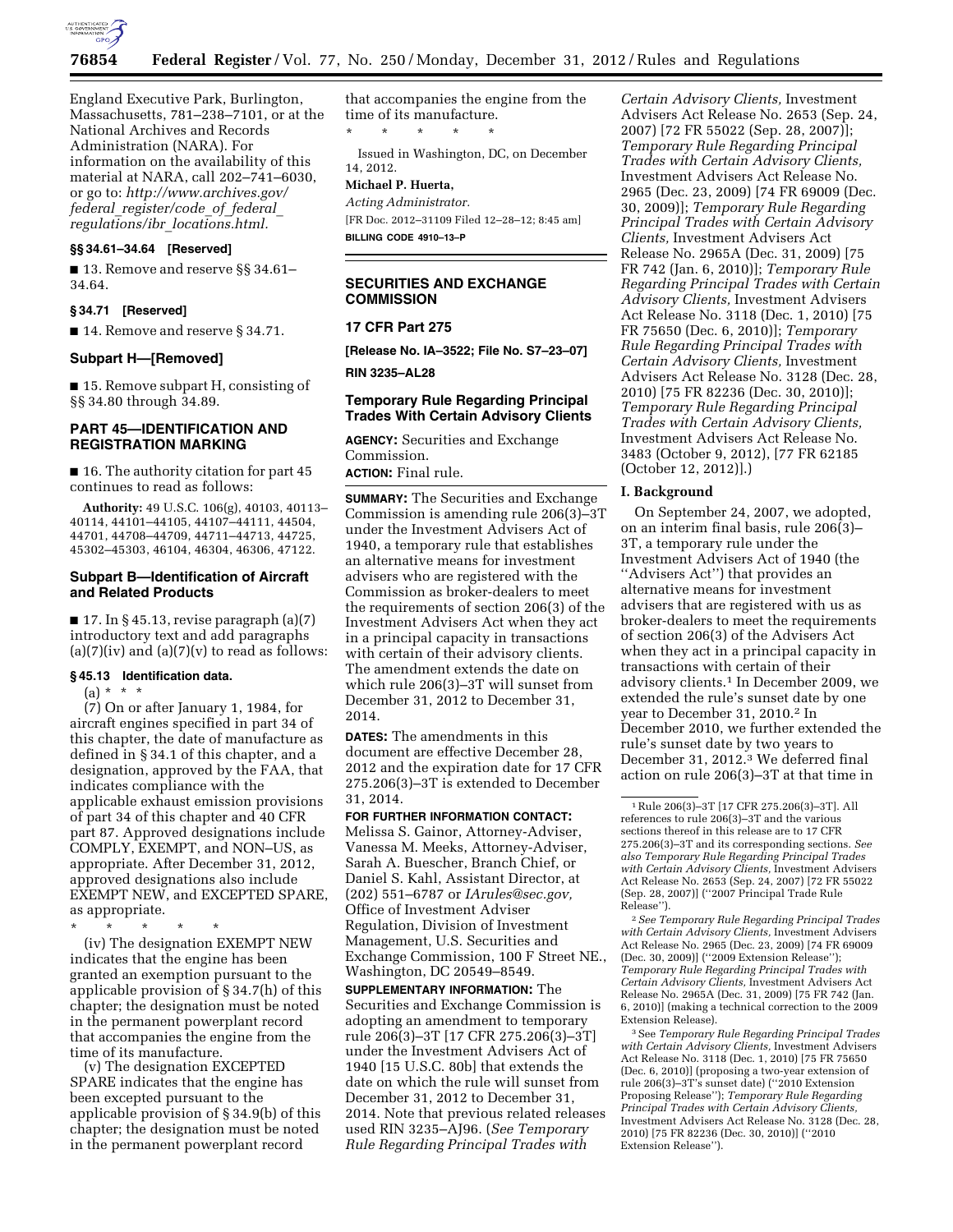order to complete a study required by section 913 of the Dodd-Frank Wall Street Reform and Consumer Protection Act (the ''Dodd-Frank Act'') 4 and to consider more broadly the regulatory requirements applicable to brokerdealers and investment advisers, including whether rule 206(3)–3T should be substantively modified, supplanted, or permitted to sunset.<sup>5</sup>

The study mandated by section 913 of the Dodd-Frank Act was prepared by the staff and delivered to Congress on January 21, 2011.<sup>6</sup> Since that time, we have considered the findings, conclusions, and recommendations of the 913 Study in order to determine whether to promulgate rules concerning the legal or regulatory standards of care for broker-dealers and investment advisers. In addition, since issuing the 913 Study, Commissioners and the staff have held numerous meetings with interested parties on the study and related matters.7

On October 9, 2012, we proposed to extend the date on which rule 206(3)– 3T will sunset for a limited amount of time, from December 31, 2012 to December 31, 2014.<sup>8</sup> We received five comment letters addressing our proposal.9 Four of these commenters generally supported extending rule

5*See* 2010 Extension Release, Section II. 6*See Study on Investment Advisers and Broker-Dealers* (''913 Study'') (Jan. 21, 2011), available at *[http://www.sec.gov/news/studies/2011/](http://www.sec.gov/news/studies/2011/913studyfinal.pdf) [913studyfinal.pdf](http://www.sec.gov/news/studies/2011/913studyfinal.pdf)*. For a discussion regarding principal trading, *see* section IV.C.1.(b) of the 913 Study. *See also* Commissioners Kathleen L. Casey and Troy A. Paredes, *Statement by SEC Commissioners: Statement Regarding Study on Investment Advisers and Broker-Dealers* (Jan. 21, 2011), available at *[http://www.sec.gov/news/](http://www.sec.gov/news/speech/2011/spch012211klctap.htm) [speech/2011/spch012211klctap.htm](http://www.sec.gov/news/speech/2011/spch012211klctap.htm)*.

7*See Comments on Study Regarding Obligations of Brokers, Dealers, and Investment Advisers,* File No. 4–606, available at *[http://sec.gov/comments/4–](http://sec.gov/comments/4-606/4-606.shtml)  [606/4–606.shtml](http://sec.gov/comments/4-606/4-606.shtml)*.

8*See Temporary Rule Regarding Principal Trades with Certain Advisory Clients,* Investment Advisers Act Release No. 3483 (October 9, 2012), [77 FR 62185 (October 12, 2012)] (''Proposing Release'').

9*See* Comment Letter of Chris Barnard (Oct. 26, 2012) (''Barnard Letter''); Comment Letter of fi360, Inc. (Nov. 13, 2012) (''fi360 Letter''); Comment Letter of the Financial Services Institute (Nov. 5, 2012) (''FSI Letter''); Comment Letter of the Securities Industry and Financial Markets Association (Nov. 13, 2012) (''SIFMA Letter''); Comment Letter of Wells Fargo Advisors (Nov. 13, 2012) (''Wells Fargo Letter'').

 $206(3)-3T$  for at least two years,<sup>10</sup> and one opposed a two-year extension.11 The comments we received on our proposal are discussed below. After considering each of the comments, we are extending the rule's sunset date by two years to December 31, 2014, as proposed.

#### **II. Discussion**

We are amending rule 206(3)–3T only to extend the rule's sunset date by two additional years.12 We are not adopting any substantive amendments to the rule at this time. Absent further action by the Commission, the rule would sunset on December 31, 2012. We are adopting this extension because, as we discussed in the Proposing Release, we continue to believe that the issues raised by principal trading, including the restrictions in section 206(3) of the Advisers Act and our experiences with, and observations regarding, the operation of rule 206(3)–3T, should be considered as part of our broader consideration of the regulatory requirements applicable to brokerdealers and investment advisers in connection with the Dodd-Frank Act.13

12The rule includes a reference to an ''investment grade debt security,'' which is defined as ''a nonconvertible debt security that, at the time of sale, is rated in one of the four highest rating categories of at least two nationally recognized statistical rating organizations (as defined in section 3(a)(62) of the Exchange Act).'' Rule 206(3)–3T(a)(2) and (c). Section 939A of the Dodd-Frank Act requires that we ''review any regulation issued by [us] that requires the use of an assessment of the creditworthiness of a security or money market instrument; and any references to or requirements in such regulations regarding credit ratings.'' Once we have completed that review, the statute provides that we modify any regulations identified in our review to ''remove any reference to or requirement of reliance on credit ratings and to substitute in such regulations such standard of creditworthiness'' as we determine appropriate. We believe that the credit rating requirement in the temporary rule would be better addressed after the Commission completes its review of the regulatory standards of care that apply to broker-dealers and investment advisers. One commenter addressed credit ratings and agreed with us that the issue would be better addressed after the Commission completes its review. *See* SIFMA Letter. We are not adopting any substantive amendments to the rule at this time. *See generally Report on Review of Reliance on Credit Ratings* (July 21, 2011), available at *[http://www.sec.gov/news/studies/2011/](http://www.sec.gov/news/studies/2011/939astudy.pdf)  [939astudy.pdf](http://www.sec.gov/news/studies/2011/939astudy.pdf)* (staff study reviewing the use of credit ratings in Commission regulations).

<sup>13</sup> See Proposing Release, Section II. The 913 Study is one of several studies relevant to the regulation of broker-dealers and investment advisers mandated by the Dodd-Frank Act. *See, e.g., Study on Enhancing Investment Adviser Examinations* (Jan. 19, 2011), available at *[http://](http://sec.gov/news/studies/2011/914studyfinal.pdf) [sec.gov/news/studies/2011/914studyfinal.pdf](http://sec.gov/news/studies/2011/914studyfinal.pdf)* (staff study required by section 914 of the Dodd-Frank Act, which directed the Commission to review and analyze the need for enhanced examination and enforcement resources for investment advisers);

Section 913 of the Dodd-Frank Act provides that we may commence a rulemaking concerning, among other things, the legal or regulatory standards of care for broker-dealers, investment advisers, and persons associated with these intermediaries when providing personalized investment advice about securities to retail customers. Since the completion of the 913 Study in 2011, we have been considering the findings, conclusions, and recommendations of the study and the comments we have received from interested parties.14 In addition, our staff has been working to obtain data and economic analysis related to standards of conduct and enhanced regulatory harmonization of broker-dealers and investment advisers to inform the Commission as it considers any future rulemaking. At this time, our consideration of the regulatory requirements applicable to brokerdealers and investment advisers and the recommendations from the 913 Study is ongoing. We will not complete our consideration of these issues before December 31, 2012, the current sunset date for rule 206(3)–3T.

If we permit rule 206(3)–3T to sunset on December 31, 2012, after that date investment advisers registered with us as broker-dealers that currently rely on rule 206(3)–3T would be required to comply with section 206(3)'s transaction-by-transaction written disclosure and consent requirements without the benefit of the alternative means of complying with these requirements currently provided by rule 206(3)–3T. This could limit the access of non-discretionary advisory clients of

14Section 913(f) of the Dodd-Frank Act requires us to consider the 913 Study in any rulemaking authorized by that section of the Dodd-Frank Act. *See also Comments on Study Regarding Obligations of Brokers, Dealers, and Investment Advisers,* File No. 4–606, available at *[http://sec.gov/comments/4-](http://sec.gov/comments/4-606/4-606.shtml) [606/4-606.shtml](http://sec.gov/comments/4-606/4-606.shtml)*.

<sup>4</sup>Public Law 111–203, 124 Stat. 1376 (2010). Under section 913 of the Dodd-Frank Act, we were required to conduct a study and provide a report to Congress concerning the obligations of brokerdealers and investment advisers, including standards of care applicable to those intermediaries and their associated persons. Section 913 also provides that we may commence a rulemaking concerning the legal or regulatory standards of care for broker-dealers, investment advisers, and persons associated with these intermediaries for providing personalized investment advice about securities to retail customers, taking into account the findings, conclusions, and recommendations of the study.

<sup>10</sup>*See* Barnard Letter; FSI Letter; SIFMA Letter; Wells Fargo Letter.

<sup>11</sup>*See* fi360 Letter.

Commissioner Elisse B. Walter, *Statement on Study Enhancing Investment Adviser Examinations*  (*Required by Section 914 of Title IV of the Dodd-Frank Wall Street Reform and Consumer Protection Act*) (Jan. 19, 2011), available at *[http://sec.gov/news](http://sec.gov/news/speech/2011/spch011911ebw.pdf) [/speech/2011/spch011911ebw.pdf.](http://sec.gov/news/speech/2011/spch011911ebw.pdf) See also Study and Recommendations on Improved Investor Access to Registration Information About Investment Advisers and Broker-Dealers* (Jan. 26, 2011), available at *[http://sec.gov/news/studies/](http://sec.gov/news/studies/2011/919bstudy.pdf) [2011/919bstudy.pdf](http://sec.gov/news/studies/2011/919bstudy.pdf)* (staff study required by section 919B of the Dodd-Frank Act that directed the Commission to complete a study, including recommendations (some of which have been implemented) of ways to improve investor access to registration information about investment advisers and broker-dealers, and their associated persons); *United States Government Accountability Office Report to Congressional Committees on Private Fund Advisers* (July 11, 2011), available at *[http://](http://www.gao.gov/new.items/d11623.pdf) [www.gao.gov/new.items/d11623.pdf](http://www.gao.gov/new.items/d11623.pdf)* (study required by section 416 of the Dodd-Frank Act, which directed the Comptroller General of the United States to study the feasibility of forming a selfregulatory organization to oversee private funds).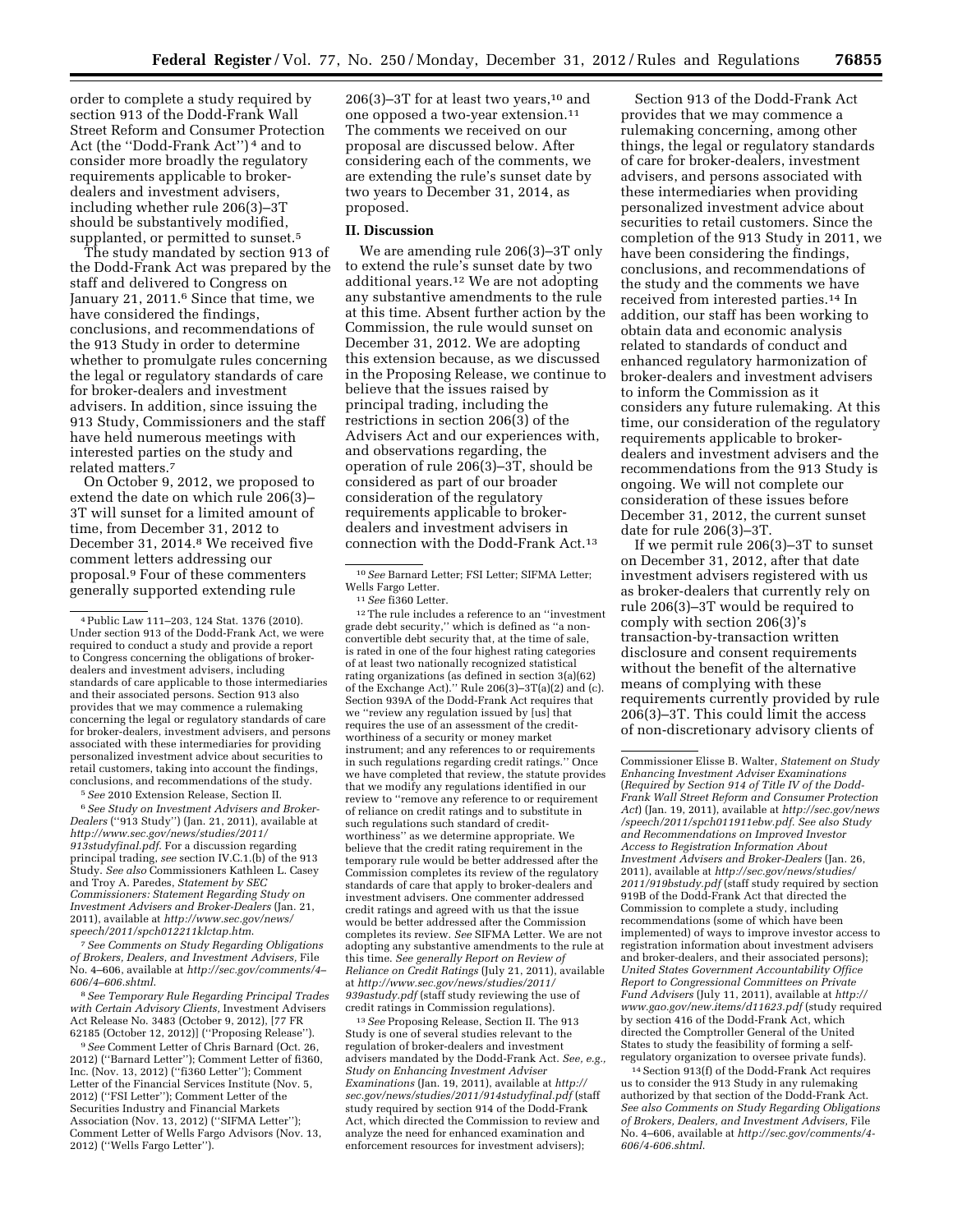advisory firms that are registered with us as broker-dealers to certain securities.15 In addition, firms would be required to make substantial changes to their disclosure documents, client agreements, procedures, and systems.

As noted above, four commenters generally supported our proposal to amend rule 206(3)–3T to extend it,16 and one commenter opposed the twoyear extension.17 Commenters who supported the extension cited the disruption to investors that would occur if the rule expired at this time, asserting that investors would lose access to the securities currently offered through principal trades, receive less favorable pricing on such securities, or be forced to buy such securities through brokerage accounts.18 These commenters further explained that, if the rule were allowed to expire, firms relying on the rule would be required to make considerable changes to their operations, client relationships, systems, policies and procedures at substantial expense, without substantial benefits to investors.19 One commenter described a recent survey it conducted that indicated reliance on rule 206(3)–3T by dual registrants in order to engage in principal trades.20 In addition, two commenters specifically addressed Commission consideration of requests for exemptive orders as an alternative means of compliance with section 206(3). Both commenters strongly supported the two-year extension instead of Commission consideration of requests for exemptive orders.21 One commenter expressed concern about the potential inefficiency and uncertainty

18*See* FSI Letter; SIFMA Letter (noting that of seven advisory firms that responded to a recent SIFMA survey, two firms indicated that they would not be able to elicit customer consent in accordance with section 206(3) of the Advisers Act, and the other five firms indicated that although they would be able to elicit customer consent in accordance with section 206(3), they would nonetheless significantly limit their volume of principal trading); Wells Fargo Letter.

19*See* FSI Letter; SIFMA Letter; Wells Fargo Letter.

20*See* SIFMA Letter (SIFMA noted responses from seven dual-registrant firms that, in the aggregate, manage over \$325 billion of assets in over 1.1 million non-discretionary advisory accounts. The firms indicated that 459,507 of these accounts with aggregate assets of over \$125 billion are eligible to engage in principal trading in reliance on rule 206(3)–3T. These firms also indicated that, during the previous two years, they engaged in principal trades in reliance on rule 206(3)–3T with 106,682 accounts and executed an average of 12,009 principal trades per month in reliance on the rule.)

21*See* SIFMA Letter; Wells Fargo Letter.

created by the need to submit individual requests for exemptive relief.22 Commenters supporting the extension agreed that extending the rule while the Commission conducted its review of the obligations of broker-dealers and investment advisers, as mandated by the Dodd-Frank Act, would be the least disruptive option.23

One commenter opposed extending the rule for more than a limited period of time (no more than six months) and questioned maintaining investor choice as a rationale for extending rule 206(3)– 3T.24 This commenter also noted that although instances of ''dumping'' have not been discovered, the staff has observed related compliance problems in the past. The commenter asserted that a more detailed analysis of principal trades executed in reliance on rule 206(3)–3T, including spreads paid by investors and investment returns, be conducted and suggested that the Commission extend rule 206(3)–3T for no more than six months to conduct such an assessment.25 The commenter also expressed concern about the openended nature of extending this temporary rule.26

On balance, and after careful consideration of these comments, we conclude that extending the rule for two years is the most appropriate course of action at this time. First, with respect to investors, we agree with commenters that permitting the rule to sunset before we complete our consideration of the regulatory requirements applicable to broker-dealers and investment advisers could produce substantial disruption for investors with advisory accounts serviced by firms relying on the rule.<sup>27</sup> These investors might lose access to securities available through principal transactions and be forced to convert their accounts in the interim, only to face the possibility of future changeand the costs and uncertainty such additional change may entail.28 We

27*See* Barnard Letter; SIFMA Letter; Wells Fargo Letter.

28As discussed in each of the 2007 Principal Trade Rule Release, 2009 Extension Release and 2010 Extension Release, firms have explained that they may refrain from engaging in principal trading with their advisory clients in the absence of the rule given the practical difficulties of complying with section 206(3), and thus may not offer principal trades through advisory accounts. *See* 2007 Principal Trade Rule Release, Section I.B; 2009

believe that the rule benefits investors because it provides them with greater access to a wider range of securities and includes provisions designed to protect them.

Second, with respect to firms, the letters submitted by three commenters demonstrate that firms in fact do rely on the rule, and that those firms will be faced with uncertainty and disruption of operations should the rule expire just as the Commission is engaging in a comprehensive review process that may ultimately produce different regulatory requirements.29 One commenter that represents securities firms provided data showing that a substantial number of accounts and volume of trades would be affected by a change in the rule.30 This disruption will be avoided if the rule remains available while we engage in our broader consideration of the regulatory requirements applicable to broker-dealers and investment advisers.

We believe that the requirements of rule 206(3)–3T, coupled with regulatory oversight, will adequately protect advisory clients for an additional limited period of time while we consider more broadly the regulatory requirements applicable to brokerdealers and investment advisers.31 In the 2010 Extension Proposing Release, we discussed certain compliance issues identified by the Office of Compliance, Inspections and Examinations.32 One matter identified in the staff's review resulted in a settlement of an enforcement proceeding and other matters continue to be reviewed by the staff.33 We are sensitive to the concerns regarding compliance issues with respect to rule 206(3)–3T raised by one commenter.34 Since 2010 and throughout the period of the extension,

<sup>30</sup> See SIFMA Letter.<br><sup>31</sup> In addition, rule 206(3)–3T(b) provides that the rule does not relieve an investment adviser from acting in the best interests of its clients, or from any obligation that may be imposed by sections 206(1) or (2) of the Advisers Act or any other applicable provisions of the federal securities laws.

32*See* 2010 Extension Proposing Release, Section II (discussing certain compliance issues identified by the Office of Compliance Inspections and Examinations with respect to the requirements of section 206(3) or rule 206(3)–3T and noting that the staff did not identify any instances of ''dumping'' as part of its review).

33*See In the Matter of Feltl & Company, Inc.,*  Investment Advisers Act Release No. 3325 (Nov. 28, 2011) (settled order finding, among other things, violations of section 206(3) of the Advisers Act for certain principal transactions and section 206(4) of the Advisers Act and rule 206(4)-7 thereunder for failure to adopt written policies and procedures reasonably designed to prevent violations of the Advisers Act and its rules).

34*See* fi360 Letter.

 $^{\rm 15}\, \rm{For}$  a discussion of the costs and benefits underlying rule 206(3)–3T, *see* 2007 Principal Trade Rule Release, Section VI.C.

<sup>16</sup>*See* Barnard Letter; FSI Letter; SIFMA Letter; Wells Fargo Letter.

<sup>17</sup>*See* fi360 Letter.

<sup>22</sup>*See* SIFMA Letter.

<sup>23</sup>*See* Barnard Letter; SIFMA Letter; Wells Fargo Letter.

<sup>24</sup>*See* fi360 Letter. This commenter also raised concerns regarding the effectiveness of disclosure generally, including the disclosures required by the temporary rule. Such concerns are beyond the scope of this rulemaking. 25*See* fi360 Letter.

<sup>26</sup> *Id.* 

Extension Release, Section I; 2010 Extension<br>Release, Section II, See also SIFMA Letter.  $^{29}\,See$  FSI Letter; SIFMA Letter; Wells Fargo Letter.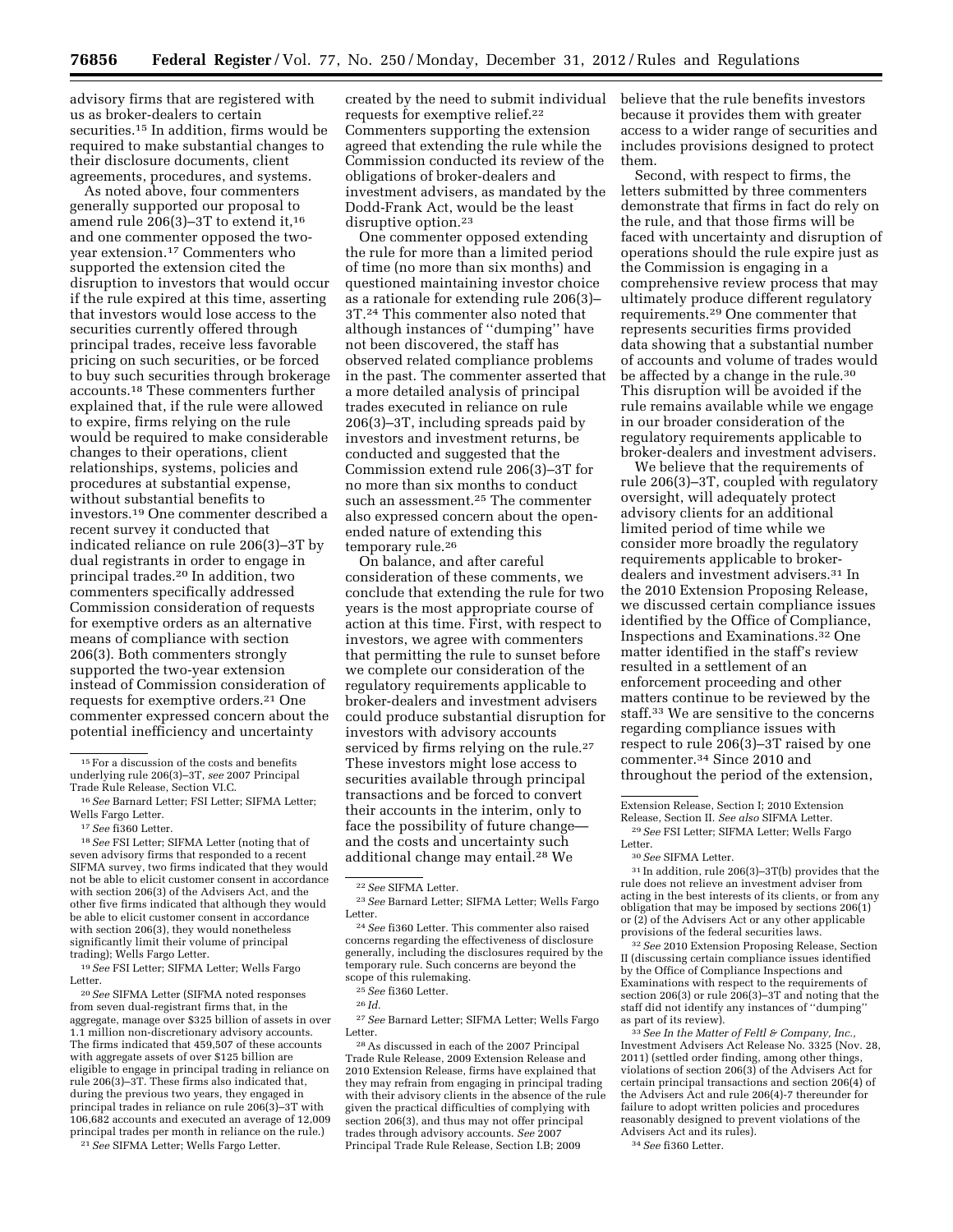the staff has and will continue to examine firms that engage in principal transactions and will take appropriate action to help ensure that firms are complying with section 206(3) or rule 206(3)–3T (as applicable), including possible enforcement action.

We received four comment letters specifically addressing the duration of our proposed extension of rule 206(3)– 3T.35 Three of these commenters expressed support for extending the rule for an additional two years, although two of these commenters suggested that an extension of five years would be more appropriate.36 One commenter opposed extending the rule for more than a six-month period, during which the rule's effectiveness could be further assessed.37

As we noted in the Proposing Release, we believe that the rule's sunset date should be extended only for a limited amount of time.<sup>38</sup> That period of time, however, must be long enough to permit us to engage in any rulemaking prompted by our broader review of regulatory requirements applicable to investment advisers and broker-dealers. We do not believe that six months is long enough to engage in this process, and we do not believe that it is appropriate at this time to extend the temporary rule for an additional five years. We are sensitive to comments regarding the duration of the extension and the uncertainty caused by extending a temporary rule, but we believe that a two-year extension is necessary to provide investors uninterrupted access to securities available through principal trades and to provide us adequate time to engage in any rulemaking or other process.

Three commenters addressed the question of whether we should consider changing the requirements for adviser disclosures to have registered advisers provide more information to us and their clients about whether they are relying on rule 206(3)–3T.39 Each of these commenters asserted that additional requirements for adviser disclosures are unnecessary, noting that certain additional disclosures may be

redundant, and that current disclosures appear to be adequate.40 We are not adopting amendments requiring additional adviser disclosures at this time, but will consider the need for such disclosures in future rulemakings or other processes as necessary.41

As noted above, one commenter suggested that there be a more detailed analysis of data, including spreads paid and investor returns.42 These factors are relevant to principal trades in general, and are not specific to rule 206(3)–3T. This commenter also raised the concern that the Commission may ultimately apply a ''uniform'' fiduciary standard to broker-dealers and investment advisers in two different ways.43 These comments pertain to our broader consideration of the regulatory requirements applicable to brokerdealers and investment advisers, and we will consider these comments in conducting this broader review.

#### **III. Certain Administrative Law Matters**

The amendment to rule 206(3)–3T is effective on December 28, 2012. The Administrative Procedure Act generally requires that an agency publish a final rule in the **Federal Register** not less than 30 days before its effective date.<sup>44</sup> However, this requirement does not apply if the rule is a substantive rule which grants or recognizes an exemption or relieves a restriction, or if the rule is interpretive.45 Rule 206(3)– 3T is a rule that recognizes an exemption and relieves a restriction and in part has interpretive aspects.

## **IV. Paperwork Reduction Act**

Rule 206(3)–3T contains ''collection of information'' requirements within the meaning of the Paperwork Reduction Act of 1995.46 The Office of Management and Budget (''OMB'') last approved the collection of information with an expiration date of May 31, 2014. An agency may not conduct or sponsor, and a person is not required to respond to, a collection of information unless it displays a currently valid OMB control number. The title for the collection of information is: ''Temporary rule for principal trades with certain advisory clients, rule 206(3)–3T'' and the OMB control number for the collection of

information is 3235–0630. The Proposing Release solicited comments on our PRA estimates, but we did not receive comment on them.47

The amendment to the rule we are adopting today—to extend rule 206(3)– 3T's sunset date for two years—does not affect the current annual aggregate estimated hour burden of 378,992 hours.48 Therefore, we are not revising the Paperwork Reduction Act burden and cost estimates submitted to OMB as a result of this amendment.

#### **V. Economic Analysis**

## *A. Introduction*

We are sensitive to the costs and benefits of our rules. The discussion below addresses the costs and benefits of extending rule 206(3)–3T's sunset date for two years, as well as the effect of the extension on the promotion of efficiency, competition, and capital formation as required by section 202(c) of the Advisers Act.49

Rule 206(3)–3T provides an alternative means for investment advisers that are registered with the Commission as broker-dealers to meet the requirements of section 206(3) of the Advisers Act when they act in a principal capacity in transactions with their non-discretionary advisory clients. Other than extending the rule's sunset date for two additional years, we are not modifying the rule from its current form. We previously considered and discussed the economic analysis of rule 206(3)–3T in its current form in the 2007 Principal Trade Rule Release, the 2009 Extension Release, and the 2010 Extension Release.50

The baseline for the following analysis of the benefits and costs of the amendment is the situation in existence today, in which investment advisers that are registered with us as brokerdealers can choose to use rule 206(3)– 3T as an alternative means to comply with section 206(3) of the Advisers Act when engaging in principal transactions with their non-discretionary advisory clients. The amendment, which will extend rule 206(3)–3T's sunset date by

50*See* 2007 Principal Trade Rule Release, Sections VI–VII; 2009 Extension Release, Sections V–VI; 2010 Extension Release, Sections V–VI.

<sup>35</sup>*See* fi360 Letter; FSI Letter; SIFMA Letter; Wells Fargo Letter.

<sup>36</sup>*See* FSI Letter; SIFMA Letter; Wells Fargo Letter. Two of these commenters also recommended that the rule should ultimately be made permanent. *See* FSI Letter; SIFMA Letter.

<sup>37</sup>*See* fi360 Letter.

<sup>38</sup>*See* Proposing Release, Section II.

<sup>39</sup>*See* FSI Letter; SIFMA Letter; Wells Fargo Letter. *See also* Proposing Release, Section III (requesting comment on whether we should consider changing the requirements in Form ADV for adviser disclosures to have registered advisers provide more information to us and their clients about whether they are relying on the rule).

<sup>40</sup>*See* FSI Letter; SIFMA Letter; Wells Fargo Letter.

<sup>41</sup>*See supra* note 25.

<sup>42</sup>*See* fi360 Letter.

<sup>43</sup>*See* fi360 Letter. We note that the standard of care to which advisers are subject and the duties they owe clients are in no way diminished by their reliance on rule 206(3)–3T. *See supra* note 30. 44 5 U.S.C. 553(d).

<sup>45</sup> *Id.* 

<sup>46</sup> 44 U.S.C. 3501 et seq.

<sup>47</sup>*See* Proposing Release, Section IV.

<sup>48</sup>*See Proposed Collection; Comment Request,* 75 FR 82416 (Dec. 30, 2010); *Submission for OMB Review; Comment Request,* 76 FR 13002 (Mar. 9, 2011).

<sup>49</sup> 15 U.S.C. 80b–2(c). Section 202(c) of the Advisers Act mandates that the Commission, when engaging in rulemaking that requires it to consider or determine whether an action is necessary or appropriate in the public interest, consider, in addition to the protection of investors, whether the action will promote efficiency, competition, and capital formation.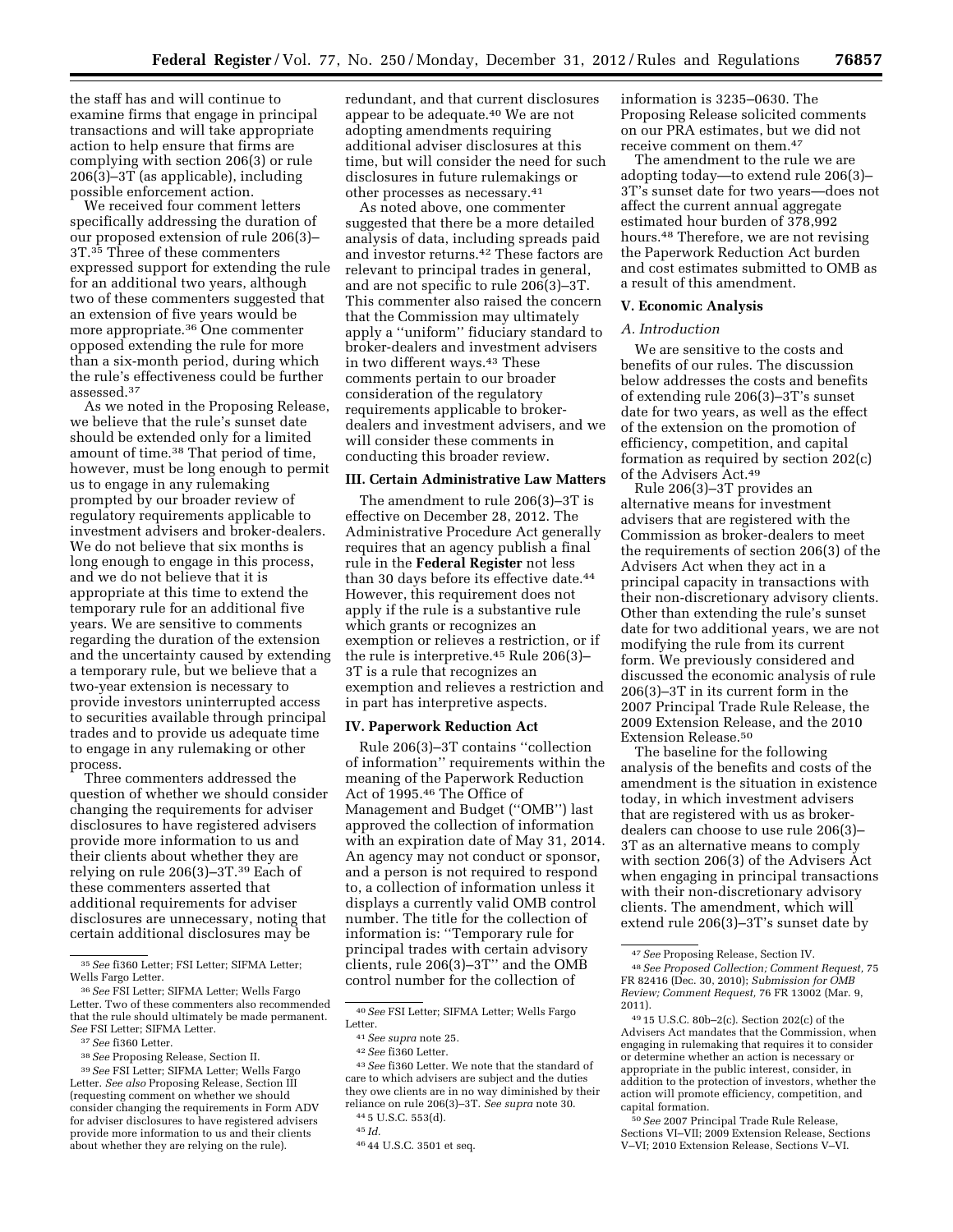two additional years, will affect investment advisers that are registered with us as broker-dealers and engage in, or may consider engaging in, principal transactions with non-discretionary advisory clients, as well as the nondiscretionary advisory clients of these firms that engage in, or may consider engaging in, principal transactions. The extent to which firms currently rely on the rule is unknown.51 Past comment letters have indicated that since its implementation in 2007, both large and small advisers have relied upon the rule.52 A recent letter submitted by one commenter describes survey results of several of its members that rely on the rule.53

#### *B. Benefits and Costs of Rule 206(3)–3T*

As stated in previous releases, we believe the principal benefit of rule 206(3)–3T is that it maintains investor choice among different types of accounts and protects the interests of investors. Rule 206(3)–3T also provides a lower cost and more efficient alternative for an adviser that is registered with us as a broker-dealer to comply with the requirements of section 206(3) of the Advisers Act. This, in turn, may provide non-discretionary advisory clients greater access to a wider range of securities. Non-discretionary advisory clients also benefit from the protections of the sales practice rules of the Securities Exchange Act of 1934 (the ''Exchange Act'') and the relevant selfregulatory organization(s) and the fiduciary duties and other obligations imposed by the Advisers Act. Greater access to a wider range of securities may also allow non-discretionary advisory clients to better allocate capital. In the long term, the more efficient allocation of capital may lead to an increase in capital formation.

We received one comment on our economic analysis.54 The commenter questioned the importance of investor choice as the principal benefit of rule 206(3)–3T. $55$  We continue to believe that providing non-discretionary advisory clients with greater access to a

wider range of securities is beneficial. As we have previously stated, many clients wish to access the securities inventory of a diversified broker-dealer through their non-discretionary advisory accounts.56 We believe that it is appropriate to preserve investors' access to the securities available through principal transactions made in reliance on rule 206(3)–3T while consideration of the regulatory requirements applicable to brokerdealers and investment advisers is ongoing.

Also, in connection with the 2010 extension of the rule, one commenter had disagreed with a number of the benefits of rule 206(3)–3T described above, but did not provide any specific data, analysis, or other information in support of its comment.<sup>57</sup> That commenter argued that rule 206(3)–3T would impede, rather than promote, capital formation because it would lead to ''more numerous and more severe violations \* \* \* of the trust placed by individual investors in their trusted investment adviser.'' 58 While we understand the view that numerous and severe violations of trust could impede capital formation, we have not seen any evidence that rule 206(3)–3T has caused this result. The staff has not identified instances where an adviser has used the temporary rule to ''dump'' unmarketable securities or securities that the adviser believes may decline in value into an advisory account, a harm that section 206(3) and the conditions and limitations of rule 206(3)–3T are designed to redress.59 No commenter provided any substantive or specific evidence to contradict our previous conclusion that the rule benefits investors, and we continue to believe that the rule provides those benefits.<sup>60</sup>

We also received comments on the 2007 Principal Trade Rule Release from commenters who opposed the limitation of the temporary rule to investment advisers that are registered with us as

Extension Release, Section V.

broker-dealers, as well as to accounts that are subject to both the Advisers Act and Exchange Act as providing a competitive advantage to investment advisers that are registered with us as broker-dealers.61 Based on our experience with the rule to date, and as we noted in previous releases, we have no reason to believe that broker-dealers (or affiliated but separate investment advisers and broker-dealers) are put at a competitive disadvantage to advisers that are themselves also registered as broker-dealers.62 Commenters on the Proposing Release did not address this specific issue, but we intend to continue to evaluate the effects of the rule on efficiency, competition, and capital formation in connection with our broader consideration of the regulatory requirements applicable to brokerdealers and investment advisers.

As we discussed in previous releases, there are also several costs associated with rule 206(3)–3T, including the operational costs associated with complying with the rule.63 In the 2007 Principal Trade Rule Release, we presented estimates of the costs of each of the rule's disclosure elements, including: prospective disclosure and consent; transaction-by-transaction disclosure and consent; transaction-bytransaction confirmations; and the annual report of principal transactions. We also provided estimates for the following related costs of compliance with rule 206(3)–3T: (i) The initial distribution of prospective disclosure and collection of consents; (ii) systems programming costs to ensure that trade confirmations contain all of the information required by the rule; and (iii) systems programming costs to aggregate already-collected information to generate compliant principal transactions reports. Although one commenter noted that the Commission's cost analysis had remained unchanged, we do not believe the extension we are adopting today materially affects the cost estimates associated with the rule.64 The commenter did not provide supporting data discrediting the cost

<sup>51</sup>As of November 1, 2012, we estimate that there are 491registered investment advisers that also are registered broker-dealers. Based on IARD data as of November 1, 2012, we estimate that there are approximately 100 registered advisers that also are registered as broker-dealers that have nondiscretionary advisory accounts and that engage in principal transactions.

<sup>52</sup>*See* Comment Letter of Securities Industry and Financial Markets Association (Dec. 20, 2010); Comment Letter of Winslow, Evans & Crocker (Dec. 8, 2009) (''Winslow, Evans & Crocker Letter''); Comment Letter of Bank of America Corporation (Dec. 20, 2010) (''Bank of America Letter'').

<sup>53</sup>*See supra* notes 18, 20.

<sup>54</sup>*See* fi360 Letter.

<sup>55</sup> *Id.* 

<sup>56</sup>*See* 2007 Principal Trade Rule Release, Section I.B.

<sup>57</sup>*See* Comment Letter of the National Association of Personal Financial Advisors (Dec. 20, 2010) (''NAPFA Letter'') (questioning the benefits of the rule in: (1) Providing protections of the sales practice rules of the Exchange Act and the relevant self-regulatory organizations; (2) allowing non-discretionary advisory clients of advisory firms that are also registered as broker-dealers to have easier access to a wider range of securities which, in turn, should continue to lead to increased liquidity in the markets for these securities; (3) maintaining investor choice; and (4) promoting capital formation). 58*See id.* 

<sup>59</sup>*See supra* note 32.

<sup>60</sup>*See* 2007 Principal Trade Rule Release, Section VI.C; 2009 Extension Release, Section V; 2010

<sup>61</sup>*See* Comment Letter of the Financial Planning Association (Nov. 30, 2007); Comment Letter of the American Bar Association, section of Business Law's Committee on Federal Regulation of Securities (Apr. 18, 2008). *See also* 2009 Extension Release, Section VI.

<sup>62</sup>*See* 2009 Extension Release, Section VI; 2010 Extension Release, Section VI.

<sup>63</sup>*See supra* note 50.

<sup>64</sup>*See* 2007 Principal Trade Rule Release, Section VI.D. In the 2007 Principal Trade Rule Release, we estimated the total overall costs, including estimated costs for all eligible advisers and eligible accounts, relating to compliance with rule 206(3)– 3T to be \$37,205,569.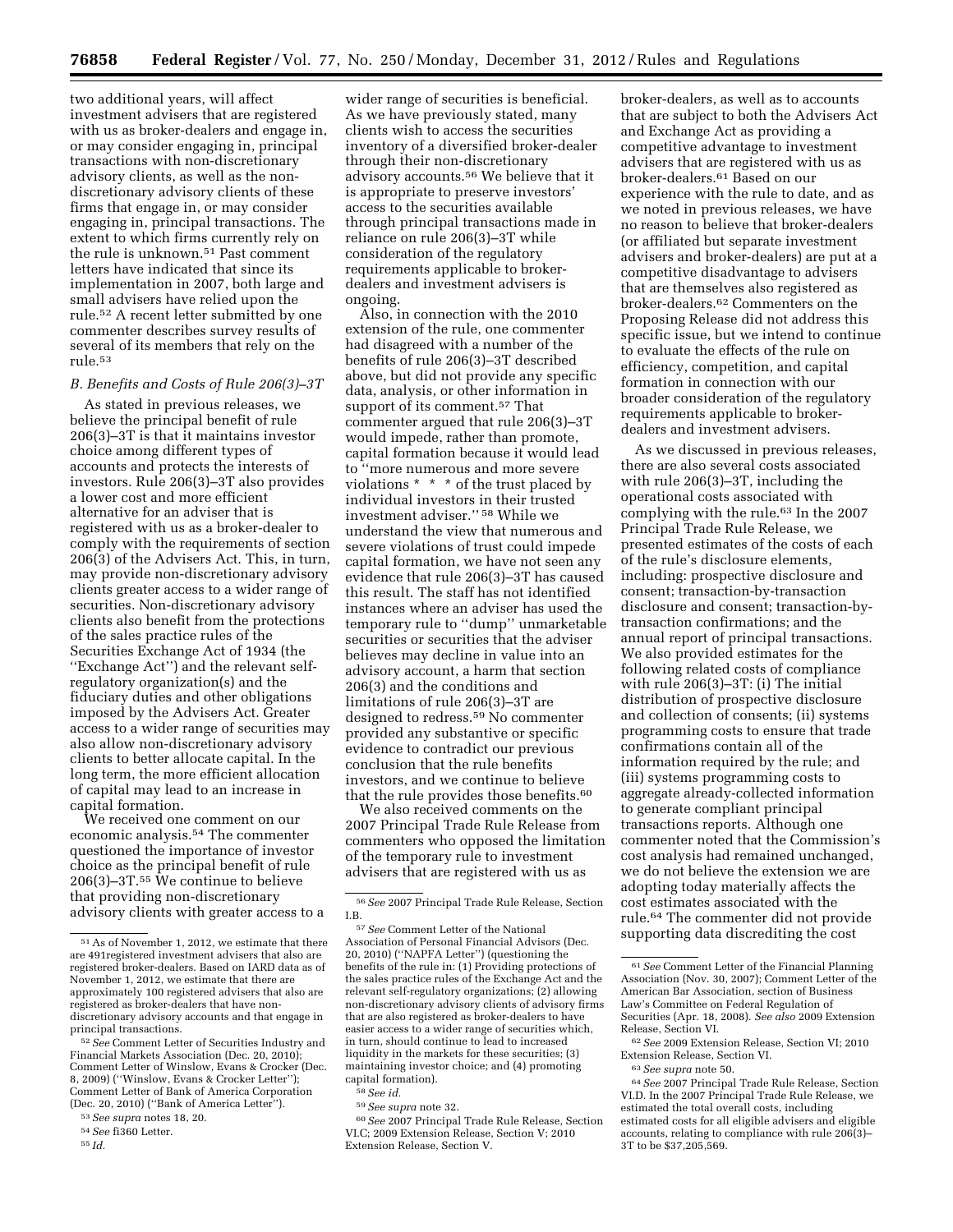analysis we presented in the 2007 Principal Trade Rule Release.<sup>65</sup>

## *C. Benefits and Costs of the Extension*

In addition to the benefits of rule 206(3)–3T described above and in previous releases, we believe there are benefits to extending the rule's sunset date for an additional two years. The temporary extension of rule 206(3)–3T will have the benefit of providing the Commission with additional time to consider principal trading as part of the broader consideration of the regulatory requirements applicable to brokerdealers and investment advisers without causing disruption to the firms and clients relying on the rule.

One alternative to the extension of the rule's sunset date would be to let the temporary rule sunset on its current sunset date, and so preclude investment advisers from engaging in principal transactions with their advisory clients unless in compliance with the requirements of section 206(3) of the Advisers Act. As explained in the 2010 Extension Release, if we did not extend rule 206(3)–3T's sunset date, firms currently relying on the rule would be required to restructure their operations and client relationships on or before the rule's current expiration date potentially only to have to do so again later (first when the rule sunsets or is modified, and again if we adopt a new approach in connection with our broader consideration of the regulatory requirements applicable to brokerdealers and investment advisers).66 As a result of the two-year extension of the rule's sunset date, firms relying on the rule will continue to be able to offer clients and prospective clients the same level of access to certain securities on a principal basis and will not need to incur the cost of adjusting to a new set of rules or abandoning the systems established to comply with the current rule during this two-year period. The extension of the rule will also permit non-discretionary advisory clients who have had greater access to certain securities because of their advisers' reliance on the rule to trade on a principal basis to continue to have the same level of access to those securities without disruption.

Although we did not receive any comments on the rule's compliance costs, we recognize that, as a result of our amendment, firms relying on the rule will incur the costs associated with complying with the rule for two additional years. We also recognize that a temporary rule, by nature, creates

long-term uncertainty, which in turn, may result in a reduced ability of firms to coordinate and plan future business activities.67 However, we believe that it would be premature to allow the rule to sunset or to adopt the rule on a permanent basis while consideration of the regulatory requirements applicable to broker-dealers and investment advisers is ongoing. We also considered extending the rule's sunset date for a period other than two years. Two commenters suggested an extension of five years, noting that this period of time would provide greater certainty for firms and more ample time for the Commission to consider its broader regulation of broker-dealers and investment advisers.68 Another commenter stated that the rule should be extended for no more than six months.69 We do not believe that six months is long enough to engage in a review of the regulatory obligations of broker-dealers and investment advisers, and we do not believe that it is appropriate at this time to extend the temporary rule for an additional five years. Should our consideration of the fiduciary obligations and other regulatory requirements applicable to broker-dealers and investment advisers extend beyond the sunset date of the temporary rule, a longer period may be appropriate. On balance, however, we continue to believe that the two-year extension of rule 206(3)–3T appropriately addresses the needs of firms and clients relying on the rule while preserving the Commission's ability to address principal trading as part of its broader consideration of the standards applicable to investment advisers and broker-dealers. We will continue to assess the rule's operation and impact along with intervening developments during the period of the extension.

# **VI. Final Regulatory Flexibility Act Analysis**

The Commission has prepared the following Final Regulatory Flexibility Analysis (''FRFA'') regarding the amendment to rule 206(3)–3T in accordance with 5 U.S.C. 604. We prepared and included an Initial

Regulatory Flexibility Analysis (''IRFA'') in the Proposing Release.70

## *A. Need for the Rule Amendment*

We are adopting an amendment to extend rule 206(3)–3T's sunset date for two years because we believe that it would be premature to require firms relying on the rule to restructure their operations and client relationships before we complete our broader consideration of the regulatory requirements applicable to brokerdealers and investment advisers. The objective of the amendment to rule 206(3)–3T, as discussed above, is to permit firms currently relying on rule 206(3)–3T to limit the need to modify their operations and relationships on multiple occasions before we complete our broader consideration of the regulatory requirements applicable to broker-dealers and investment advisers. Absent further action by the Commission, the rule will sunset on December 31, 2012.

We are amending rule 206(3)–3T pursuant to sections 206A and 211(a) of the Advisers Act [15 U.S.C. 80b–6a and 15 U.S.C. 80b-11(a)].

## *B. Significant Issues Raised by Public Comments*

We did not receive any comment letters related to our IRFA.

#### *C. Small Entities Subject to the Rule*

Rule 206(3)–3T is an alternative method of complying with Advisers Act section 206(3) and is available to all investment advisers that: (i) Are registered as broker-dealers under the Exchange Act; and (ii) effect trades with clients directly or indirectly through a broker-dealer controlling, controlled by or under common control with the investment adviser, including small entities. Under Advisers Act rule 0–7, for purposes of the Regulatory Flexibility Act an investment adviser generally is a small entity if it: (i) Has assets under management of less than \$25 million; (ii) did not have total assets of \$5 million or more on the last day of its most recent fiscal year; and (iii) does not control, is not controlled by, and is not under common control with another investment adviser that has assets under management of \$25 million or more, or any person (other than a natural person) that had total assets of \$5 million or more on the last day of its most recent fiscal year.71

As noted in the Proposing Release, we estimated that as of August 1, 2012, 547 SEC-registered investment advisers were

<sup>65</sup>*See* fi360 Letter.

<sup>66</sup>*See* 2010 Extension Release, Section V.

<sup>67</sup>One of the two commenters who argued that the rule should eventually be made permanent specifically noted the uncertainty caused by the need for additional extensions in the future. *See*  SIFMA Letter. We also received several comments in connection with prior extensions of the rule urging us to make the rule permanent to avoid such uncertainty. *See e.g.,* Winslow, Evans & Crocker Letter; Bank of America Letter.

<sup>68</sup>*See* SIFMA Letter; Wells Fargo Letter. 69*See* fi360 Letter.

<sup>70</sup>*See* Proposing Release, Section VII.

<sup>71</sup>*See* 17 CFR 275.0–7.